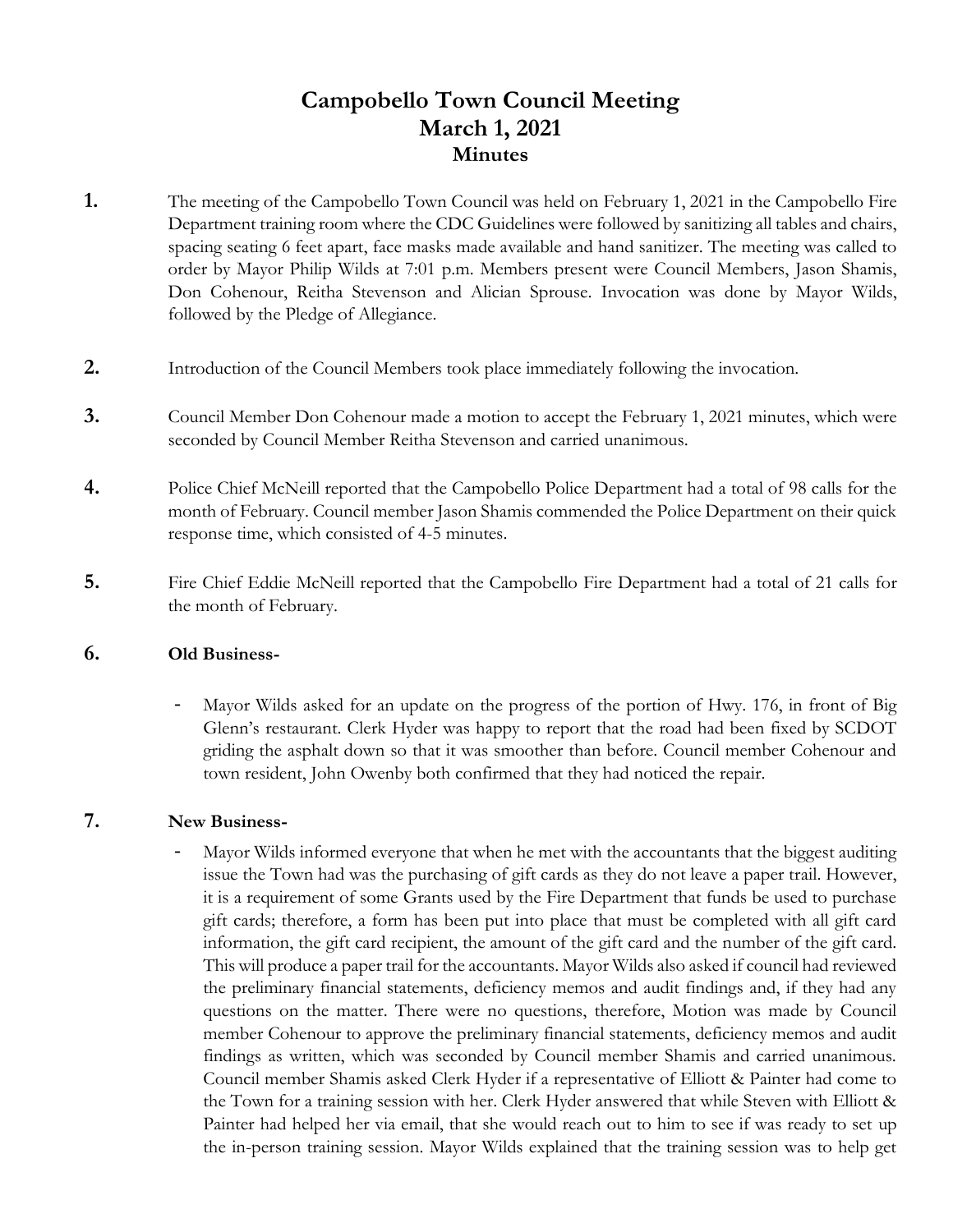our Quickbooks in order with the accountants and how to code expenses and income properly so that when our next audit is performed, it will not take as long as our last audit.

- Mayor Wilds asked if council had reviewed the two estimates that were received for fixing the issues with the roof at Town Hall and the Police Department. Council Member Reitha Stevenson inquired as to the last time the roof was fixed and Police Chief McNeill responded that it had been patched 2-3 years ago and that was due to insurance only paying for it to be patched. Council member Shamis asked about the current leaks. Police Chief McNeill said that the leaks toward the back of the building had been patched, but that there was a leak at the front of the courtroom as the panel was bucking. Council member Cohenour imputed that if we plan to keep the building for whatever reason that we needed to get the roof repaired. Council member Shamis had concerns of mold that could be growing and the risks to the employees. Council member Cohenour said that he knew of someone who could look into the mold issue, but Council member Shamis thought it best to wait until we know which direction we go in with regards to the roof. Council member Cohenour said we shouldn't wait too long to get it inspected. Town Resident Aaron Ash commented that he was a roofing construction rep and while flat roofs are cheaper in the beginning, they cost more in the end with maintenance and upkeep. Mayor Wilds made a Motion to take a further look into the roof situation and not make a decision at this time.
- Council Member Alician Sprouse asked council for their approval of the \$1,000 'We Believe In You' Scholarship for 2021. This would apply to high school students within the town who had unmet financial needs and would be the first to attend college in their family. She also wanted to add an additional \$1,000 scholarship called 'Returning To School To Better My Household' scholarship. This would apply to adults who want to go back to school to gain a degree or trade that would help further them in providing for their family. Essays would be accepted and reviewed. This scholarship would not have to follow the high school schedule and could go into the first part of summer. Motion was made by Council member Cohenour to accept both the 'We Believe In You' and 'Returning To School To Better My Household' scholarships, which was accepted by Council member Shamis, and carried unanimous.
- Council member Sprouse introduced her desire to have drug and alcohol awareness/prevention meetings in Campobello. She proceeded by giving the number of calls dealing with drugs: In a month's time, Spartanburg County District One had 25-35 calls dealing with prescription and illegal drugs and 5-7 calls dealing with overdoses resulting in death. She is involved with programs such as FAVOR of Greenville (Faces and Voices of Recovery), Freedom Recovery Center and the Phoenix Center. She tearfully stated that "Not knowing is not an excuse", and said that we would be surprised at the amount of people needing help, the addicts and their families. She proposed that the Town allow her to use the pavilion at Gosnell park to offer different treatment programs to hold their meetings there. Mayor Wilds had concerns if the pavilion was big enough and that weather could be an issue, therefore, he asked Council member Sprouse if he could offer his church as a place for the meeting. Council member Sprouse gladly accepted and will followup with the programs to see what they would need. Council member Shamis would like for the links to each program to be added to our Facebook page and website.

## **8. Other Business-**